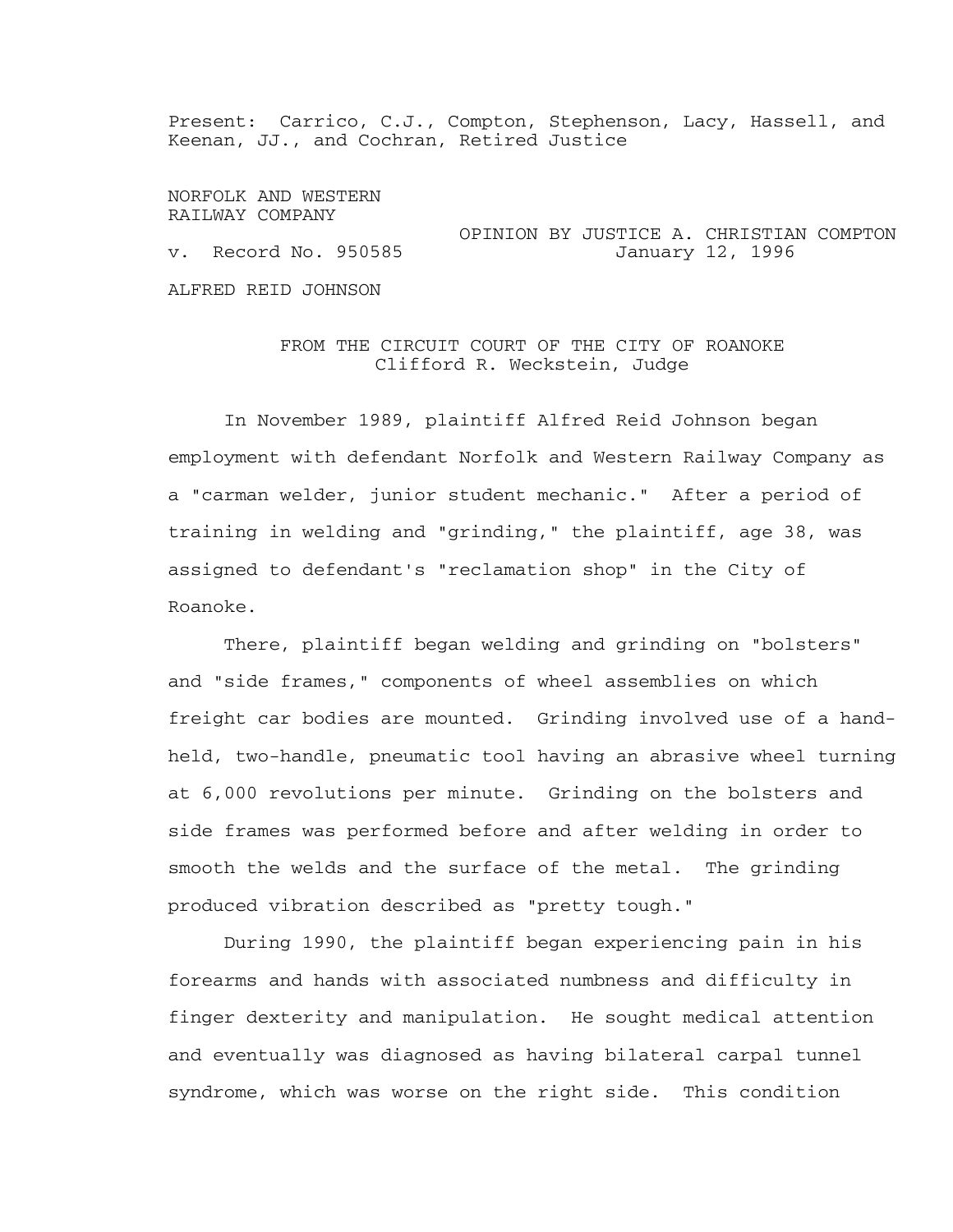involves "compression of the median nerve as it passes through the tunnel of the wrist known as the carpal tunnel."

 In 1991, the plaintiff had bilateral surgery to release pressure on the carpal tunnels; this relieved the symptoms. Later, he returned to work, performing the same duties. After a while, the symptoms returned, and the defendant took the plaintiff "out of service" in April 1993.

 The plaintiff's condition resulted from vibration connected with the grinding. The injury rendered him unable "to obtain or retain employment in the economy."

 The plaintiff filed the present action against the defendant under the Federal Employers' Liability Act (FELA), 45 U.S.C. § 51 et seq., seeking recovery for his injuries. In an amended motion for judgment filed in September 1994, plaintiff alleged defendant exposed him to excessive vibration from the grinders which "required constant repetitive use of both hands." He asserted defendant negligently failed to provide him a reasonably safe place to work, failed to provide suitable equipment to perform his assigned task, failed to warn him of unsafe working conditions, and failed to provide adequate instructions for the safe use of the equipment. Responding, defendant denied the allegations of negligence and denied it was indebted to the plaintiff.

 In a four-day trial beginning December 19, 1994, a jury found in favor of the plaintiff and assessed his damages at

 $- 2 -$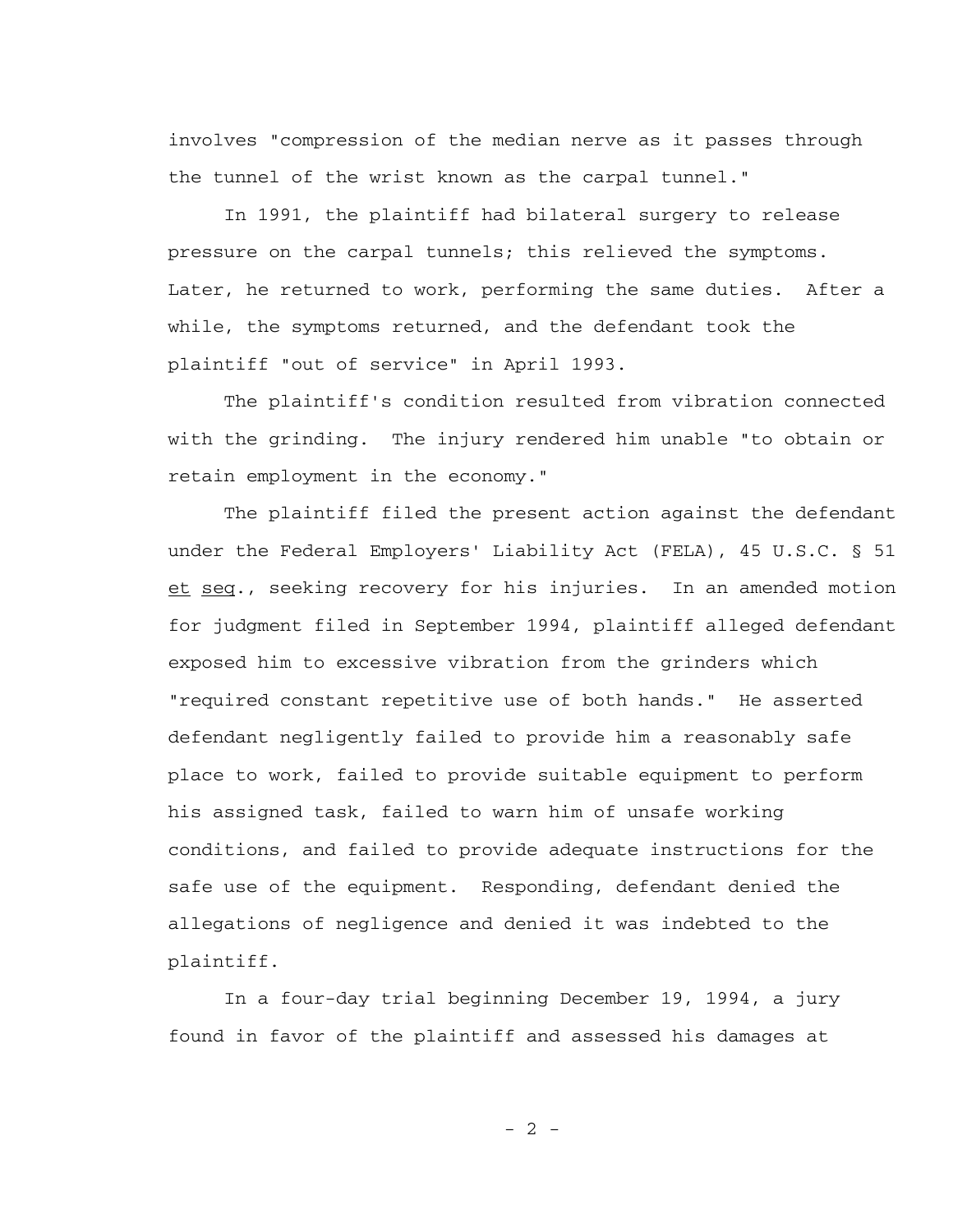\$200,000. The trial court denied defendant's motion to set the verdict aside and entered judgment on the verdict in a January 1995 order, from which we awarded the defendant this appeal.

 The defendant assigns three errors, the first of which raises the main question on appeal. That question is whether the trial court erred in failing to rule as a matter of law that defendant was free of primary negligence when, according to defendant, plaintiff's evidence failed to establish defendant deviated from any applicable standard of care, failed to show his injury was foreseeable, and failed to establish causation.

 The plaintiff comes to this Court in a strong position. He is fortified with a jury verdict confirmed by the trial judge; all conflicts in testimony have been resolved in his favor. Accordingly, the judgment below will not be set aside "unless it appears from the evidence that such judgment is plainly wrong or without evidence to support it." Code § 8.01-680.

 Applying settled appellate principles, we shall view the evidence, much of which was conflicting, and all reasonable inferences flowing from the evidence in the light most favorable to the plaintiff. Prior to employment by defendant, the plaintiff had used hand tools while in the Navy, had worked in construction, had served as a police officer, had driven large trucks, and had worked as a mechanic using mostly hand tools, some of which were pneumatic. Prior to working for defendant in November 1989, he had experienced no "problems" with his hands,

 $- 3 -$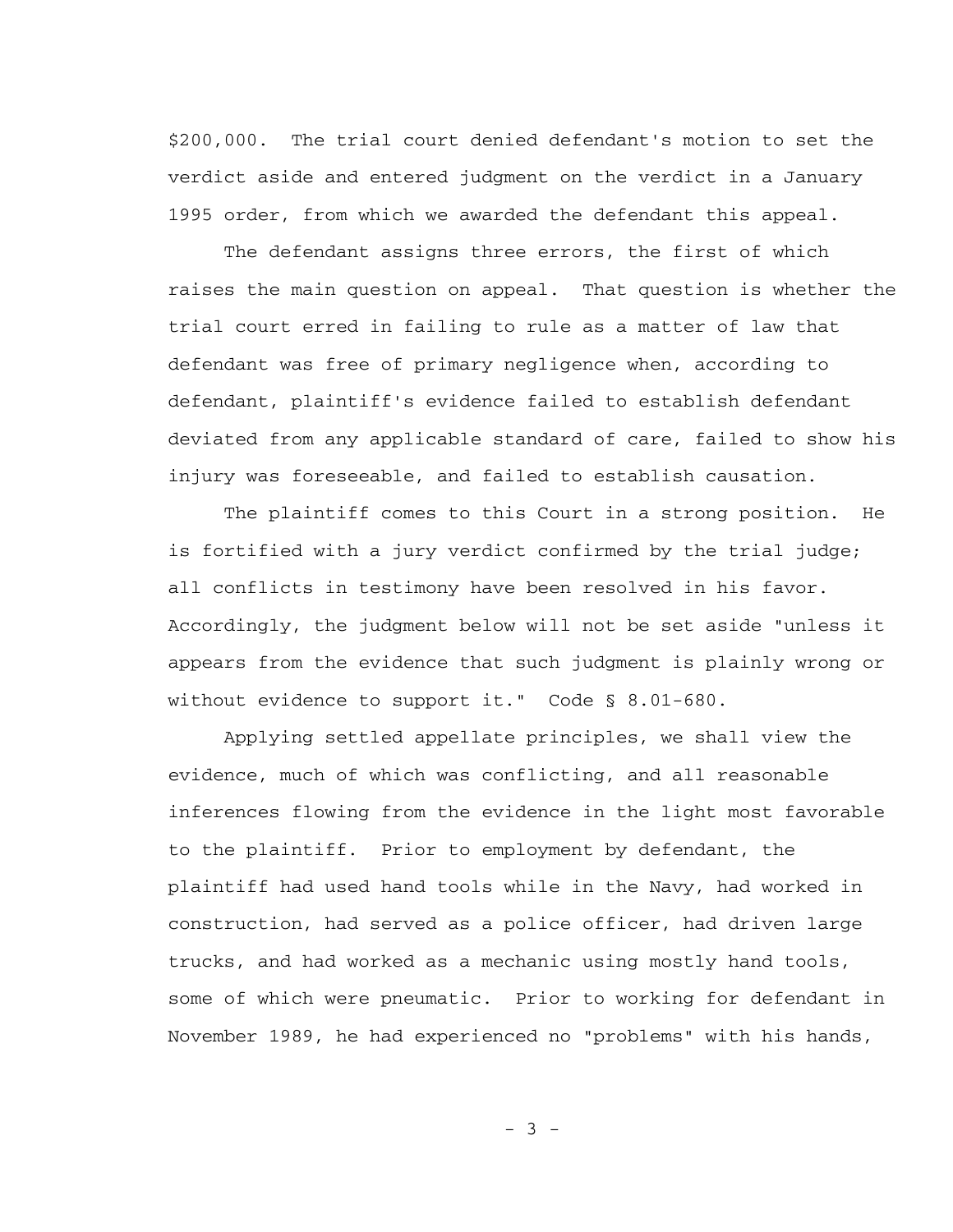wrists, or arms.

 Upon reporting to work, defendant sent plaintiff to Georgia for training. This training did not include any instruction about "wrist posture," "static pressure" on wrists, or about vibration from any of the tools or equipment plaintiff would be using in his job.

 When plaintiff returned from training, defendant assigned him to a shop where he was involved for several weeks in welding and grinding on grain hopper cars. Next, defendant transferred him to the reclamation shop in February 1990. There, plaintiff performed his task from an upright position, standing on a flat surface. The heavy pieces of metal being worked upon were not lifted by the employee but were moved into position for welding and grinding by a crane and rotated by a "jig."

 The work in the reclamation shop was not an assembly line operation in that the grinding was not a continuous function. Plaintiff did not grind and weld steadily during an eight-hour work period. Instead, he would perform these tasks for "[p]robably four to five hours" daily, according to the plaintiff, and on an average of three hours daily, according to his expert witness. He was required "to do" ten to eleven bolsters per day. Later in 1990, plaintiff "moved from doing bolsters to start doing the side frames." The side frame quota per employee per work period was nine.

After working in the reclamation shop for several months,

 $-4 -$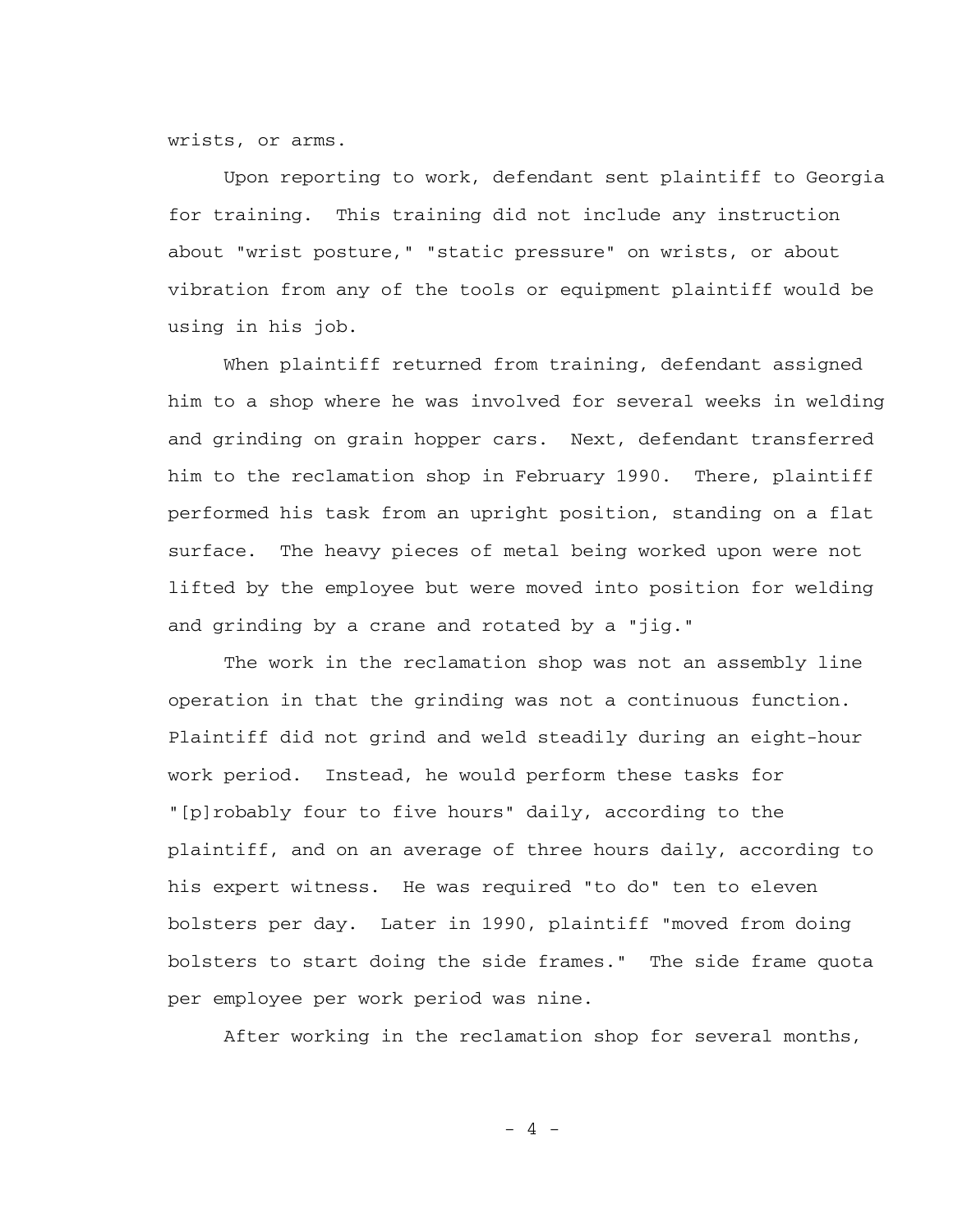plaintiff began to awaken at night with his hands "throbbing and no feeling in them." He had "no idea" of the cause of the discomfort. He continued to work for "a couple of months" before going to a physician in July 1990 because the condition had worsened. During the course of his treatment, plaintiff was also seen by a neurologist, a neurosurgeon, and a rehabilitation specialist. All four of his physicians diagnosed plaintiff with carpal tunnel syndrome. The rehabilitation specialist testified that plaintiff's "carpal tunnel was very consistent with his history of grinding," and that plaintiff sustained the injury as a result of vibration.

 The plaintiff presented evidence that medical knowledge existed many years before he was employed by defendant of a relationship between grinding and carpal tunnel syndrome. Numerous articles of medical literature published before 1990 were documented in the evidence that listed vibration as a risk factor for occupational carpal tunnel syndrome.

 For example, the results of a study published in 1987 in the American Journal of Industrial Medicine, after indicating that the grinder was one of the hand tools used to develop information for the study, stated: "While vibration and awkward posture may be important risk factors for carpal tunnel, only vibration appeared to be important in this particular investigation." In 1981, an article entitled "Personal and Occupational Factors Associated With Carpal Tunnel Syndrome" was published in the

- 5 -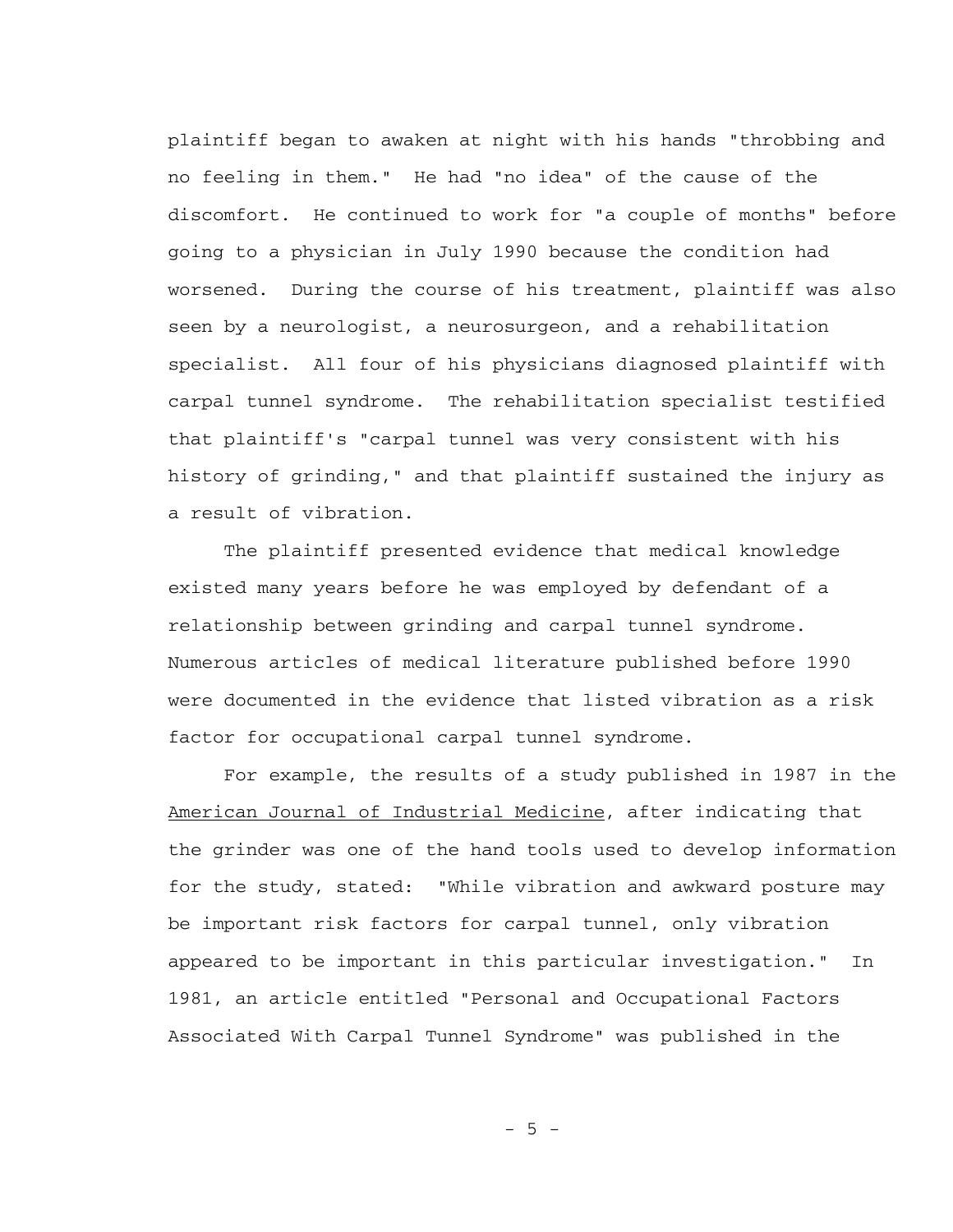Journal of Occupational Medicine. The author stated: "In the present study use of vibrating tools was found to be strongly associated with carpal tunnel syndrome." Dr. Mahmoud Ayoub, the defendant's expert witness in the fields of industrial engineering and ergonomics (defined as "the study of the relationship between people and the equipment or the systems that they use"), in an article published in 1989, opined that the "number one job type that placed one at risk for carpal tunnel syndrome" was "buffing and grinding." Ayoub explained during cross-examination that his conclusion was meant to apply only if the worker was engaged in grinding continuously for eight hours.

 The evidence established that during plaintiff's period of employment by defendant and during the period of development of medical knowledge about the occupational causes of carpal tunnel syndrome, defendant had a medical department staffed by licensed physicians. The defendant admitted "that in 1990, or before, its Medical Director and Medical Department were generally aware that certain literature existed which hypothesized that exposure to excessive vibration from hand tools may precipitate cumulative trauma disorders such as Carpal Tunnel Syndrome." The plaintiff also established that, during the period beginning in the late 1960s to and including the early months of his employment with defendant, no information was communicated by defendant's medical department to employees about the symptoms of carpal tunnel syndrome as they related to the use of grinders or welding

- 6 -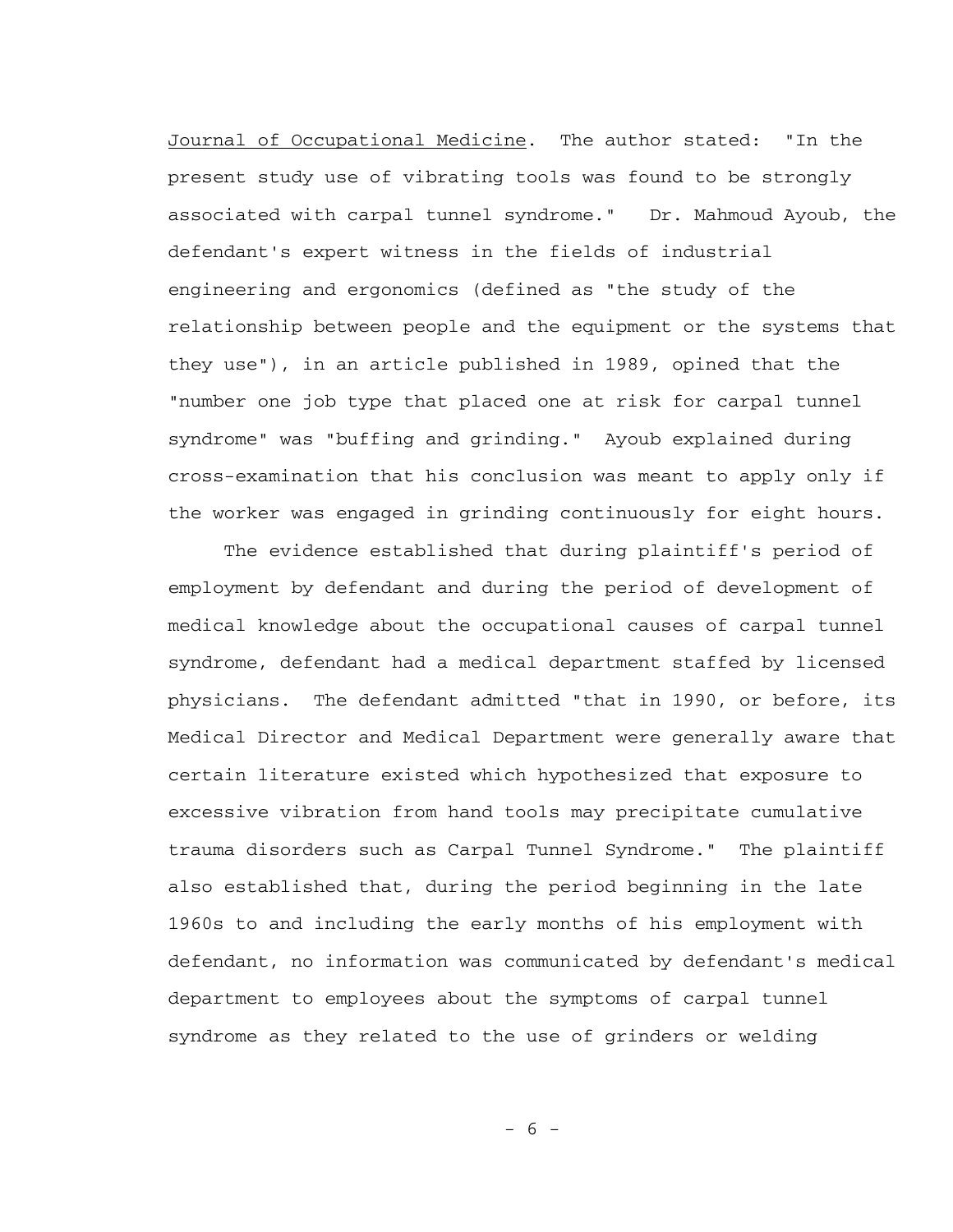apparatus.

 The plaintiff presented evidence about the knowledge of the industrial community regarding carpal tunnel syndrome during the relevant period of time. For example, Dr. Michael D. Shinnick, an expert in industrial engineering and ergonomics, testified that since the late 1970s industry has been aware that risk factors for the development of occupational carpal tunnel syndrome have included repetitiveness ("the number of cycles or the number of times that a person experiences a motion or even a flexion"), vibration, force (torque from using a tool having "a lot of" revolutions per minute), and "static positioning or holding something in the same position for continued periods of time." These factors were present in the plaintiff's job.

 Shinnick testified that industry had established methods to prevent occupational carpal tunnel syndrome. These include making an analysis of the tools used and performing an ergonomics study. If the study identifies hazards at the work site, prevention and control is employed, which should include redesigning the tools, redesigning the methods used in performing the work, use of protective equipment (such as gloves and "vibration isolator-type grips"), medical tracking of workers, and training and education of employees.

 Shinnick, who had examined plaintiff's job site in defendant's reclamation shop, testified that he "saw absolutely all of the risk factors associated with producing carpal tunnel.

- 7 -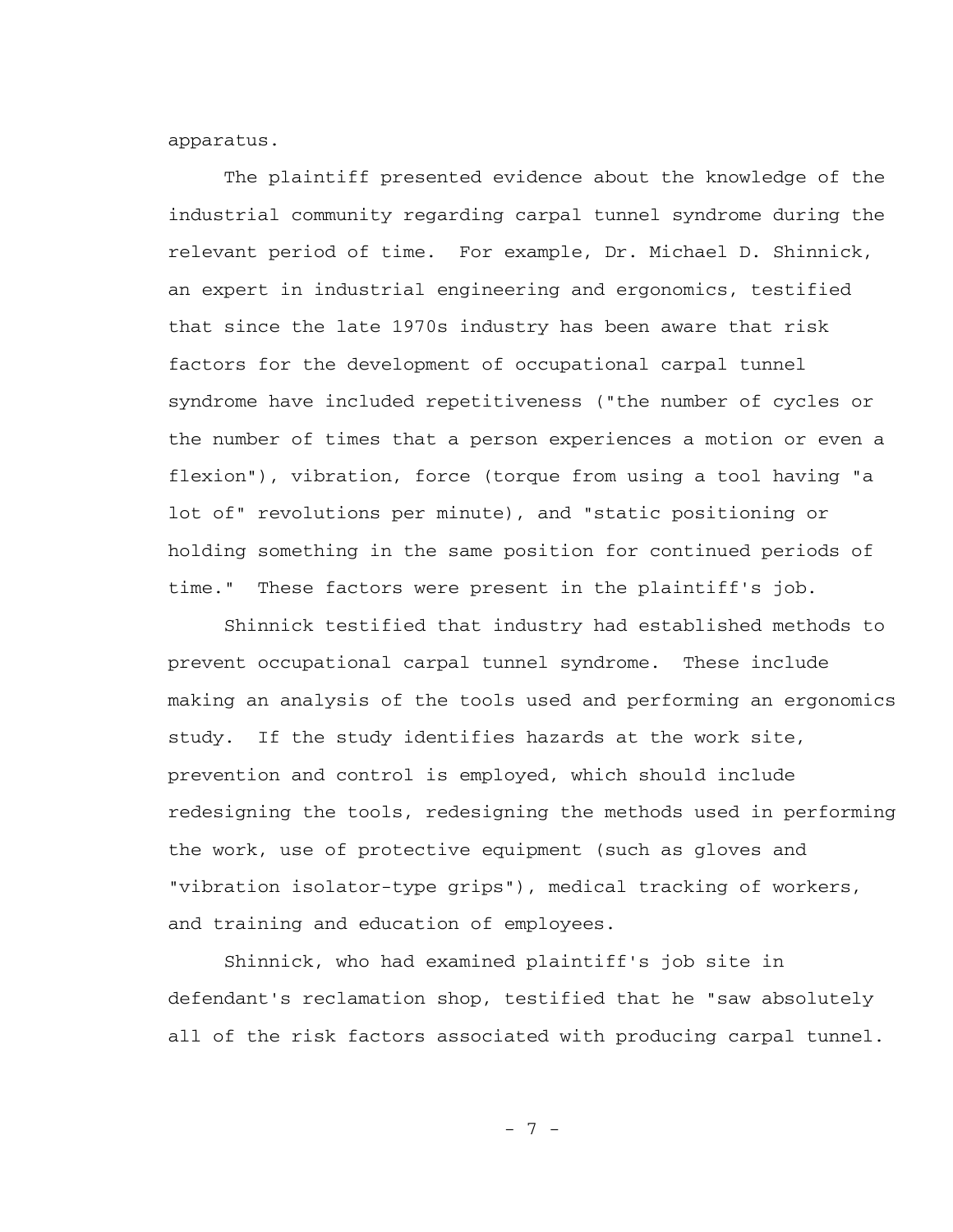There is a high degree of repetitiveness in the fact that even though the cycle time might be a number of minutes, the repetitiveness is holding the grinder in a static position." He emphasized: "I saw repetitiveness. I saw vibration."

 Shinnick opined that the hazards he observed "were of sufficient magnitude to invoke some ergonomic action." He added, "My opinion is that this would be a high priority job. One would begin to initiate the process of analyzing the job and invoking engineering controls and changing them." The evidence showed that defendant had conducted no formal analyses of the jobs in its reclamation shop prior to the filing of this action.

 Moreover, defendant admitted that, as early as 1988, it had purchased grinders with a label attached to each grinder's removable "guard" which stated: "Warning: Repetitive work motions or exposure to vibration may be harmful to your hands and arms." Also, the catalog from which defendant ordered the grinders used in the reclamation shop stated that "excessive or improper use may result in `white finger' or carpal tunnel syndrome." Defendant did not advise its workers of either of these warnings. And, there was evidence that defendant did not warn its workers about grinder use as related to wrist positions and carpal tunnel syndrome until 1994.

 On appeal, incorrectly placing a slant on the evidence in a light more favorable to it, the defendant argues that plaintiff failed to present evidence of any deviation from a standard of

- 8 -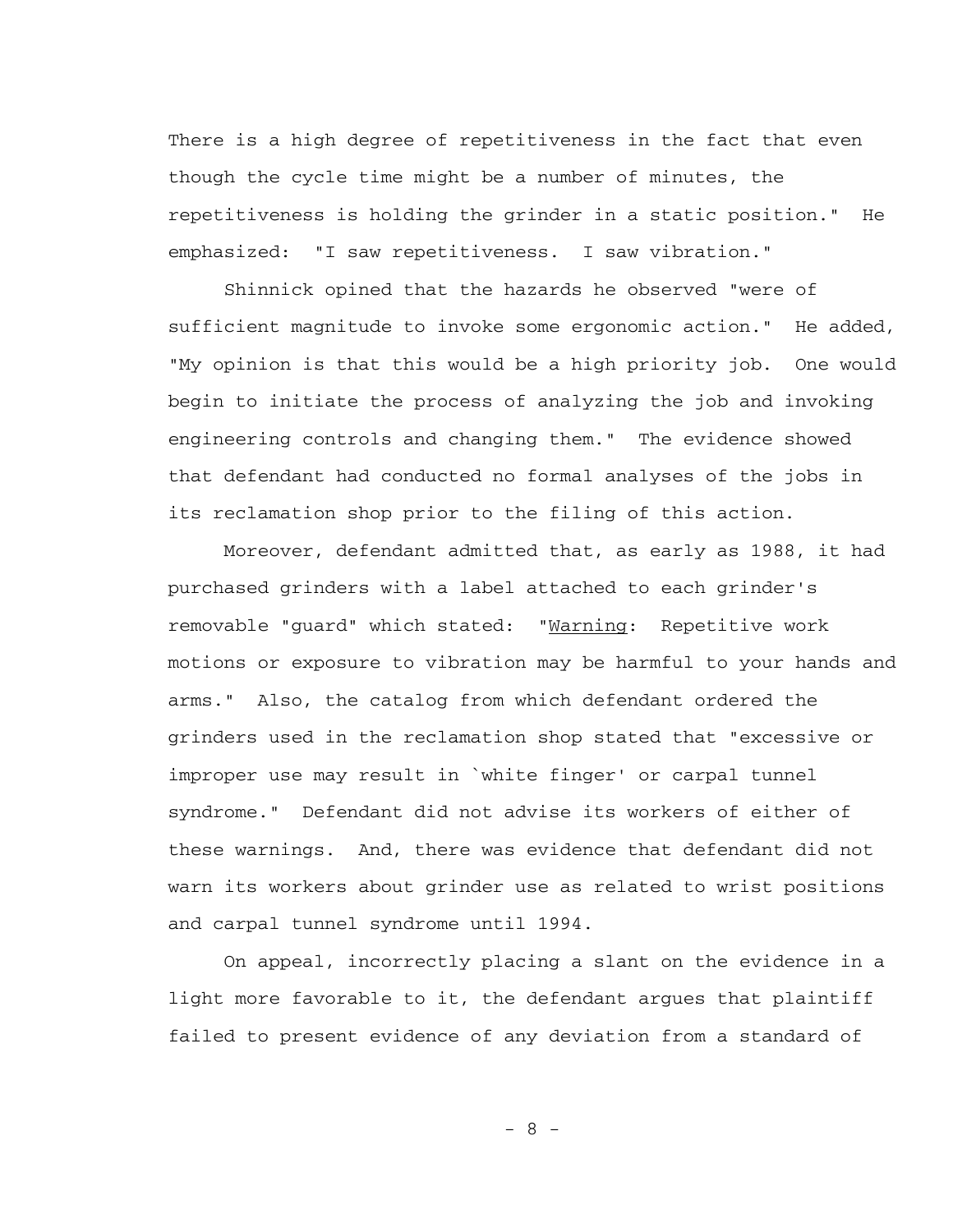care, failed to establish causation, and failed to establish his carpal tunnel syndrome was foreseeable where the evidence showed no prior claims of such injury had ever been made by reclamation shop workers. We do not agree with any of defendant's contentions.

 The principles applicable to this case are settled. Because whether negligence has been established for purposes of the FELA is a federal question, federal decisional law formulating and applying the doctrine governs in cases in state courts. Stover v. Norfolk and Western Ry., 249 Va. 192, 199, 455 S.E.2d 238, 242 (1995). "Under the FELA, a plaintiff's proof must `justify with reason the conclusion that employer negligence played any part, even the slightest, in producing the injury . . . for which damages are sought.'" Norfolk and Western Ry. v. Hodges, 248 Va. 254, 260, 448 S.E.2d 592, 595 (1994) (quoting Rogers v. Missouri Pacific R.R., 352 U.S. 500, 506 (1957)). "Reasonable foreseeability of harm is an essential ingredient of FELA negligence." Stover, 249 Va. at 201, 455 S.E.2d at 244 (citing Gallick v. Baltimore & Ohio R.R., 372 U.S. 108, 117 (1963)). Ordinarily, the issue of FELA negligence, including questions of causation and foreseeability, should be decided by the jury. Hodges, 248 Va. at 260, 448 S.E.2d at 595.

 Under the FELA, a railroad has a nondelegable duty, which is continuing, to exercise reasonable care in furnishing its employees a safe place to work. Id. (citing Atchison, T. & S. F.

- 9 -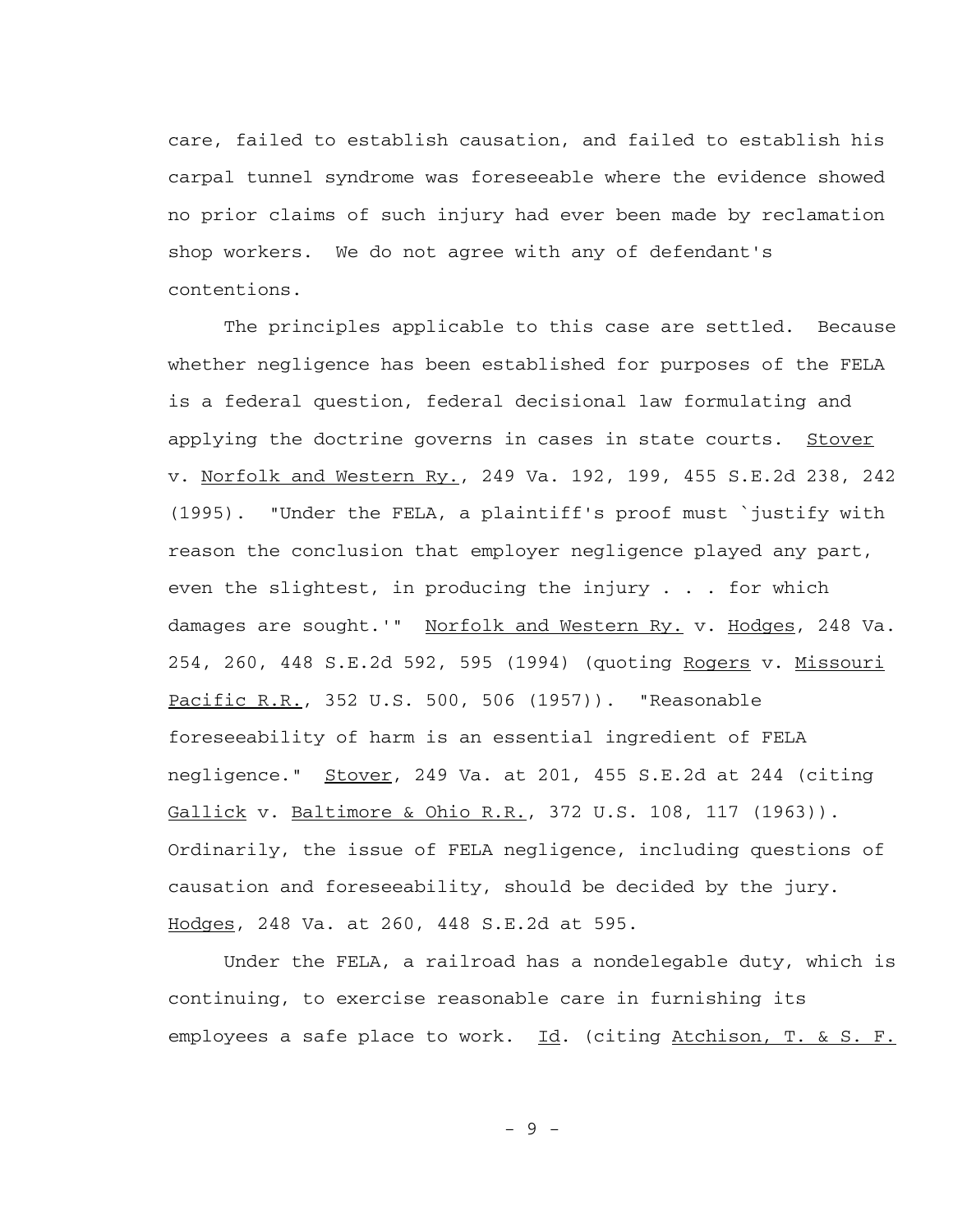Ry. v. Buell, 480 U.S. 557, 558 (1987), and Bailey v. Central Vermont Ry., 319 U.S. 350, 353 (1943)). "The employer must perform proper inspections to discover dangers in the place where employees are required to work, and after determining the existence of dangers the employer must take reasonable precautions for the employees' safety." Id. at 260-61, 448 S.E.2d at 596 (citing Williams v. Atlantic Coast Line R.R., 190 F.2d 744, 748 (5th Cir. 1951)).

 In the present case, our responsibility is not to redetermine the facts on appeal. Rather, we must decide whether there was credible evidence to raise a jury issue on the question of primary negligence. If so, the judgment must be affirmed.

 A rehash of all the evidence we have just summarized is unnecessary to support the conclusion we now reach that a jury question was presented on the issues of negligence, causation, and foreseeability. It is sufficient to point out that the jury was entitled to find from the evidence that plaintiff, prior to his employment by defendant, had no problems with his hands or arms; and, that after working in the reclamation shop for several months, he developed carpal tunnel syndrome due to grinder vibration, an injury that eventually became permanent.

 The jury also was entitled to find that prior to 1989, defendant had actual knowledge, from manufacturer's warnings, of industry opinion about the relationship between grinder vibration and carpal tunnel syndrome; and that, prior to 1989, defendant

- 10 -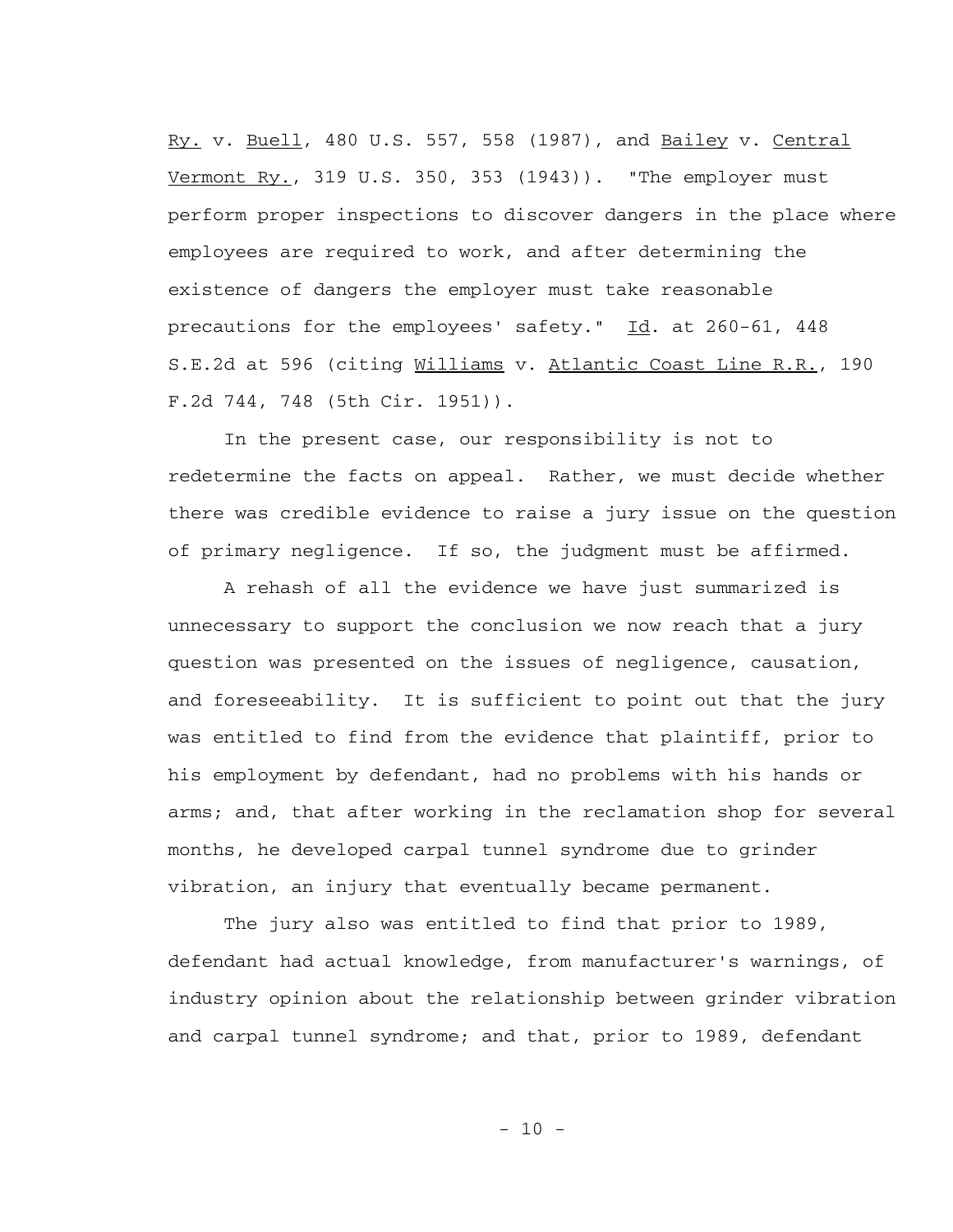had actual or constructive knowledge of opinion in the medical community about such relationship.

 Finally, the jury was entitled to find that defendant reasonably should have foreseen injury to its reclamation shop workers if precautions were not taken to address the problems of grinder vibration; that accepted standards and methods existed to allow the railroad, in the exercise of ordinary care, to provide a safe work site for grinder users; and that defendant negligently failed to warn of the known danger and failed to provide adequate instruction to its workers regarding the symptoms of carpal tunnel syndrome and the methods to be used to avoid its onset.

In sum, paraphrasing Hodges, we hold the plaintiff presented proof sufficient to take the case to the jury that employer negligence played a part, even the slightest, in producing the injury for which damages were sought.

 The defendant dwells on the contention that because no person complained prior to plaintiff's injury regarding excessive vibration from the tools used in the reclamation shop and because no acceptable vibration standard for the workplace was shown to exist, plaintiff's injury was not foreseeable and no deviation from any standard of care was established. This contention disregards the overwhelming evidence, and reasonable inferences drawn from the evidence, that vibration from grinder use was a known risk factor in development of carpal tunnel syndrome, that

 $-11 -$